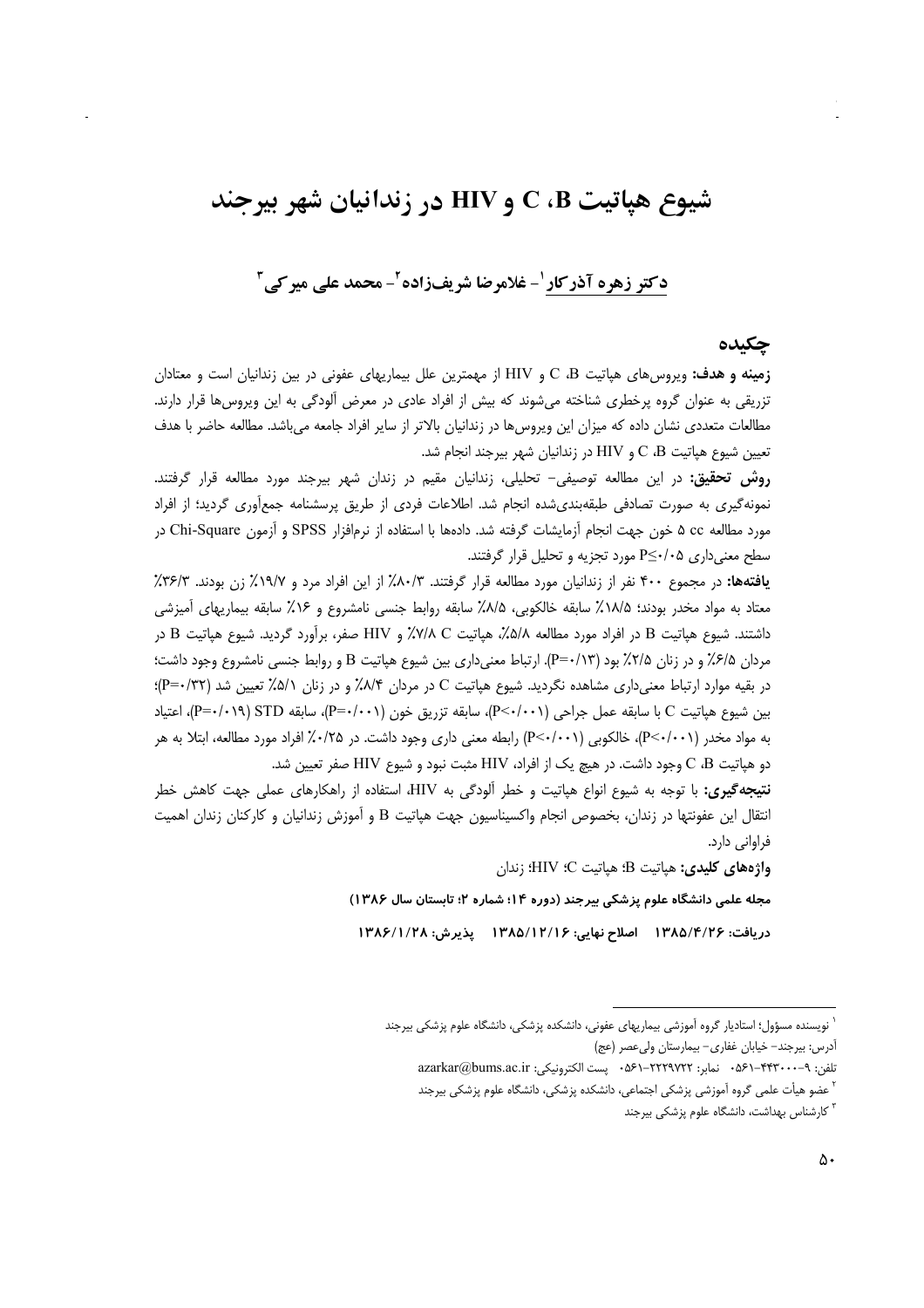مقدمه

در طی سالهای اخیر در سراسر جهان و همچنین در منطقه شرق مدیترانه و حتی کشور ایران بسرعت بر میزان ابتلا به HIV در بین معتادان تزریقی افزوده شده است و موارد تشخیص داده شده در ایران در بین افرادی که بیشتر در زندانها و مراکز بازپروری بسر می برند، رخ داده است. اولین موارد ایدز در سال ۱۹۸۱ میلادی در افراد همجنس،باز آمریکایی گزارش گردید و بسرعت مشخص شد که فقط ۷۰٪ موارد ایدز، در ارتباط با تماسهای جنسی بوده و بیش از ۲۰٪ آن در زمینه اعتیاد تزریقی رخ داده است (۱).

در برخی نقاط دنیا، بالاترین علت مرگ بالغین، ابتلا به ایدز گزارش شده است. در واقع عفونت HIV و ایدز در میان ده بیماری کشنده اصلی جهان، طبقهبندی شده و با توجه به سطح کنونی عفونت HIV به زودی ممکن است به پنج بیماری کشنده جهان ارتقا یابد.

در بسیاری از کشورها تزریق مواد مخدر، انتقال عفونت HIV را بیشتر از راههای دیگر بخصوص در ارتباط با فعالیت جنسی سبب شده است؛ به طور مثال در مالزی، ویتنام، جنوب غربي چين، شمال شرقي هند، ۷۵٪ مېتلايان به ايدز، معتاد تزريقي هستند؛ گرچه اين امر تا حدّى اين واقعيت را منعكس می کند که معتادان تزریقی شناختهشده، بیشتر از سایر گروههای با رفتارهای پرخطر دیگر در برخی از این کشورها آزمایش می شوند اما به هر صورت بیانگر این واقعیت نیز هست که تزریق مواد مخدّر یک راه مهمّ انتقال عفونت HIV است (۲). در ایران نیز حدود ۱۳ هزار نفر مبتلا به عفونت HIV می باشند. از این تعداد، ۶۴/۶٪ از طریق اعتیاد تزریقی و۷/۴٪ از طریق فعالیت جنسی به ویروس آلوده شدهاند؛ تخمین زده می شود که بین ۵۰ تا ۷۰ هزار فرد مبتلای ناشناخته در کشور وجود داشته باشند (۳).

هپاتیتهای ویروسی نیز به عنوان شایعترین علت بیماریهای مزمن کبدی و سرطان کبد شناخته شدهاند و سازمان بهداشت جهانی سرطان و سیروز کبدی ناشی از

هپاتیت را نهمین علت مرگومیر در تمامی دنیا معرفی کرده است.

ویروس های هپاتیت  $\rm{B}$  و  $\rm{C}$  نیز مهمترین و خطرناکترین نوع هپاتیتهای ویروسی را ایجاد میکنند و مانند ویروس ایدز، اعتیاد تزریقی و انتقال فراوردههای خونی آلوده، مهمترین راه انتقال آنها به شمار می روند و معتادان تزریقی باز هم به عنوان گروه پرخطری شناخته می شوند که بیش از افراد عادی جامعه در معرض آلودگی با این نوع ویروس ها قرار دارند.

در حال حاضر هپاتیت B یکی از مشکلات عمده سلامت کشور است و نزدیک به ۰٫۲٪/۲٪ افراد جامعه به نوعی با این بیماری درگیر هستند. طبق تخمین سازمان بهداشت جهانی، هیاتیت B منجر به مرگ بیش از یک میلیون نفر در سال C می شود. در ایران نیز ۱٬۲۰۰٬۰۰۰ نفر به هپاتیت B و آلودهاند و سالانه نزدیک به ۱۰،۰۰۰ نفر آلوده به هیاتیت B و C در کشور گزارش میشود (۴).

بر همین اساس مطالعه حاضر، به منظور تعیین شیوع سهر بیرجند B و C در زندانیان مقیم زندان شهر بیرجند HIV انحام شد.

### روش تحقيق

در این مطالعه توصیفی- تحلیلی از نوع مقطعی، تعداد ۴۰۰ نفر از زندانیان مقیم در زندان شهر بیرجند، به صورت تصادفی طبقهبندی شده و بر حسب جنس انتخاب و پس از مصاحبه وجلب رضايت جهت انجام أزمايش وارد مطالعه شدند. اطلاعات لازم مانند سن، جنس، نوع محکومیت، شغل قبلی، وضعیت تأهل، محل سکونت، میزان تحصیلات و … از طریق پرسشنامه جمع آوری شد. اطلاعات جمع آوری شده بدون نام و با هماهنگی اداره زندانها کدگذاری شد و به صورت محرمانه در اختیار محقق قرار گرفت؛ لازم به ذکر است اجرای این تحقیق، در کمیته اخلاق دانشگاه علوم یزشکی بیرجند مطرح گردید و به تائید رسید.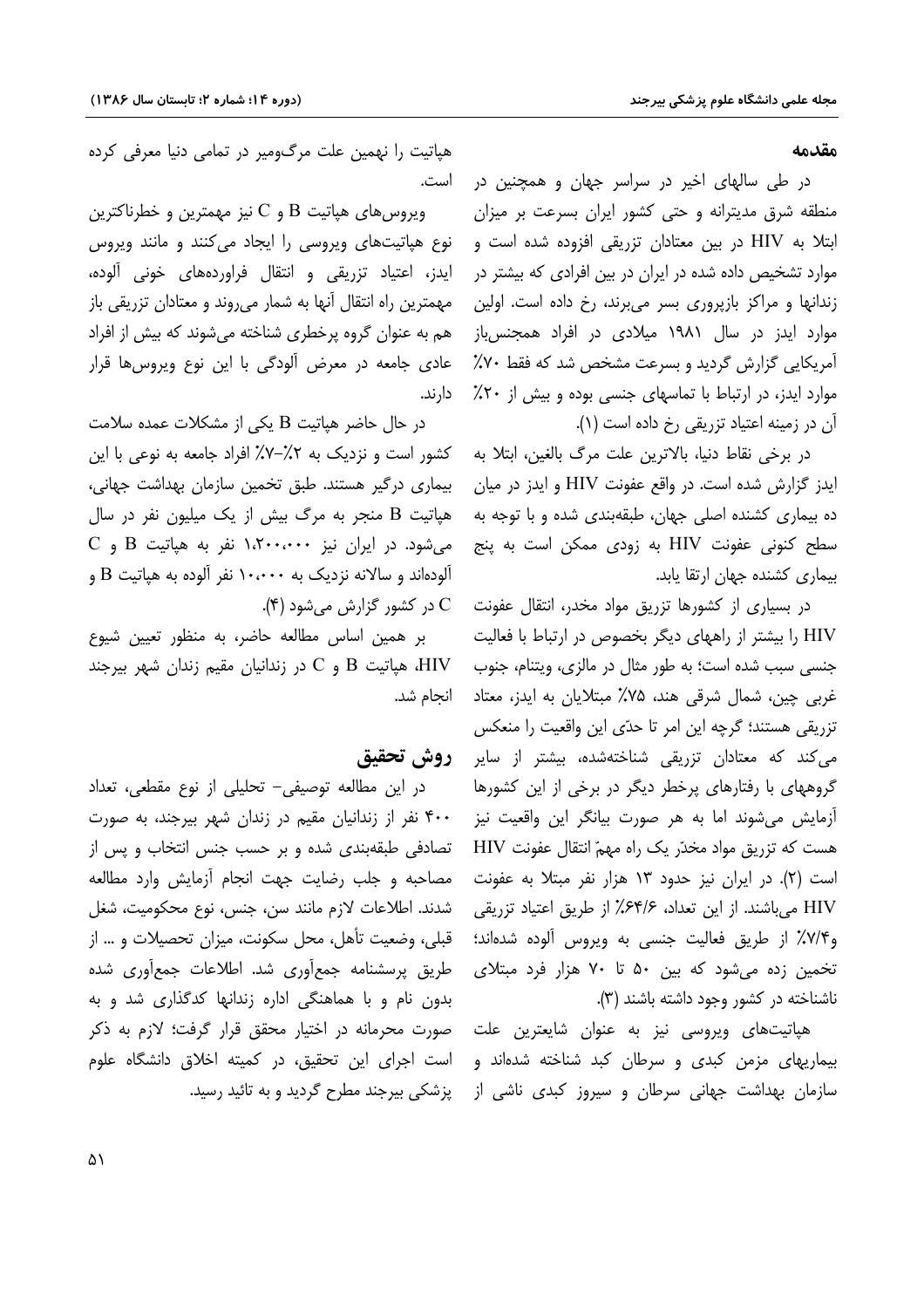یس از جمعآوری اطلاعات، نمونه خون افراد به میزان ۵cc جهت تعيين HIV ،Anti HCV ،HBS Ag و به عنوان شاخصهای عفونتهای هیاتیت  $\, {\bf B} \,$  و  $\, {\bf C} \,$  و ایدز تهیه گردید؛ آزمایشات به روش الیزا انجام شد.

دادههای جمع آوری شده با استفاده از نرمافزار SPSS و آزمون آماري دقيق Fisher و Chi-Square در سطح معنی داری ۵+/۰=c مورد تجزیه و تحلیل قرار گرفتند.

#### بافتهها

در این مطالعه ۴۰۰ نفر از زندانیان مقیم در زندان مورد مطالعه قرار گرفتند که از این تعداد ۳۲۱ نفر مرد (۸۰/۳٪) و ۷۹ نفر زن( ۱۹/۷٪) بودند. میانگین سنّی زندانیان مورد مطالعه ۱۱/۲±۱۱/۲۴ سال بود.

جدول ٠١ عوامل خطر را در زندانيان مورد مطالعه نشان می دهد. ۳۶/۳٪ زندانیان به دلیل جرائم مربوط به مواد مخدر  $\lambda$ زندانی بودند. شیوع هیاتیت  $B$  در افراد مورد مطالعه ۵/۵٪ (۲۳ نفر) بود که در مردان و زنان به ترتیب ۶/۵٪ و ۲/۵٪ برآورد گردید و اختلاف معنیداری در شیوع هپاتیت B در دو جنس مشاهده نگردید (P=۰/۲۸).

شیوع هیاتیت B در افراد دارای روابط جنسی نامشروع ۲۶/۵٪ و در افرادی که روابط جنسی نامشروع نداشتند، ۳/۸٪ تعیین گردید که آزمون فیشر اختلاف معنیداری را نشان داد بین شیوع هیاتیت  $B$  و بقیه متغیرهای مورد). $(P<\cdot/\cdot\cdot)$ مطالعه (سابقه عمل جراحي، سابقه STD، سابقه تزريق خون، جنس، وضعيت تأهل، خالكوبي، نوع جرم و اعتياد به مواد مخدر) رابطه معنی داری وجود نداشت.

شیوع هیاتیت C در افراد مورد مطالعه ۷/۸٪ (۳۱ نفر) بود که در مردان ۸/۴٪ (۲۷ نفر) و در زنان ۵/۱٪ (۴ نفر) برآورد گردید و اختلاف معنی داری بین شیوع هیاتیت C در دو جنس مشاهده نشد (P=٠/٣٢). بين شيوع هياتيت C و خالكوبي (١٨/٩٪)، اعتياد به مواد مخدر (١۶/۶٪) و سابقه عمل جراحي (١/١۶/١) اختلاف معنی داری وجود داشت (١٠٠١/٠٦).

۲۵٪ از مبتلایان به هپاتیت C سابقه تزریق خون و 1۵/۶٪ آنها سابقه STD داشتند؛ بین هیاتیت C و سابقه تزريق خون (P=۰/۰۱۹) و سابقه STD (P=۰/۰۱۹) رابطه معنیداری وجود داشت اما با بقیه متغیرها رابطه معنیداری مشاهده نشد.

شيوع هپاتيت C بر حسب عامل خطر در جدول ٢ و شیوع هیاتیت B و C به تفکیک نوع اعتیاد زندانیان در جدول ۳، نشان داده شده است.

در یک مورد (۲۵٪۰٪) از افراد مورد مطالعه ابتلا به هر دو هپاتیت C و B وجود داشت. در هیچیک از افراد مورد مطالعه HIV مثبت نبود و شيوع HIV صفر تعيين شد.

جدول ۱- توزیع فراوانی عوامل خطر در زندانیان مورد مطالعه

| درصد             | فراواني | عامل خطر            |
|------------------|---------|---------------------|
| $\lambda/\Delta$ | ٣۴      | روابط جنسى نامشروع  |
| ۱۸/۵             | ۱۷۴     | خالكوبى             |
| ۳۶/۳             | ۱۴۵     | اعتياد به مواد مخدر |
| ۵۲/۵             | ٢١٠     | مصرف سيگار          |
| Υ                | ٣٢      | سابقه تزريق خون     |
| ۱۶               | ۶۴      | سابقهSTD            |
| ۳/۴              | ۵       | اعتياد تزريقى       |
| ۲۹ /۵            | ۱۱۸     | سابقه عمل جراحي     |

جدول ۲- شیوع هپاتیت C در زندانیان مورد مطالعه

| جمع                                         | هپاتيت C                                              |                                             | عامل خطر                   |
|---------------------------------------------|-------------------------------------------------------|---------------------------------------------|----------------------------|
|                                             | منفي                                                  | مثبت                                        |                            |
| ۱۴۵ (۱۰۰٪)                                  | $(\lambda \wedge \Upsilon / \Upsilon)$ ) $\Upsilon$ ) | $(\lambda \times \beta)$ ۲۴                 | اعتياد به مواد مخدر        |
| $(\ddot{\wedge} \cdots)$ ) ) $\dot{\wedge}$ | $(\sqrt[2]{\lambda \Upsilon}/9)$ 99                   | $(\frac{1}{2} \sqrt{5}/\sqrt{2})$ ) 9       | سابقه عمل جراحى            |
| $(\lambda \setminus \cdots)$ ) $\forall$    | $(\lambda \wedge \wedge \wedge)$ ) >.                 | $(\lambda \wedge \lambda)$ ) $\lambda$      | خالكوبى                    |
| $(\lambda \setminus \cdot \cdot)$ ۳۲        | ۲۴(۲۷۵)                                               | ۸ (۲۵٪)                                     | سابقه تزريق خون            |
| $(\lambda \setminus \cdot \cdot)$ ۶۴        | ۲۵ (۱۴/۴)                                             | $(\lambda \setminus \Delta/\mathcal{F})$ ). | $\operatorname{STD}$ سابقه |

جدول ٣- مقايسه شيوع هياتيت B و C به تفكيک نوع اعتياد

در زندانیان

| جمع                                           | غیر تزریق <i>ی</i>                                     | تزريقى               | نوع اعتياد<br>هاتت |
|-----------------------------------------------|--------------------------------------------------------|----------------------|--------------------|
| $(\lambda \mathcal{F}/\lambda)$ $\mathcal{F}$ | $(\hat{X}, \hat{Y})$ $\hat{Y}$                         |                      |                    |
| $(\frac{1}{2} \sqrt{5}/5)$                    | $(\frac{1}{2} \times \frac{5}{2})$ $\uparrow \uparrow$ | $(\lambda \Upsilon)$ |                    |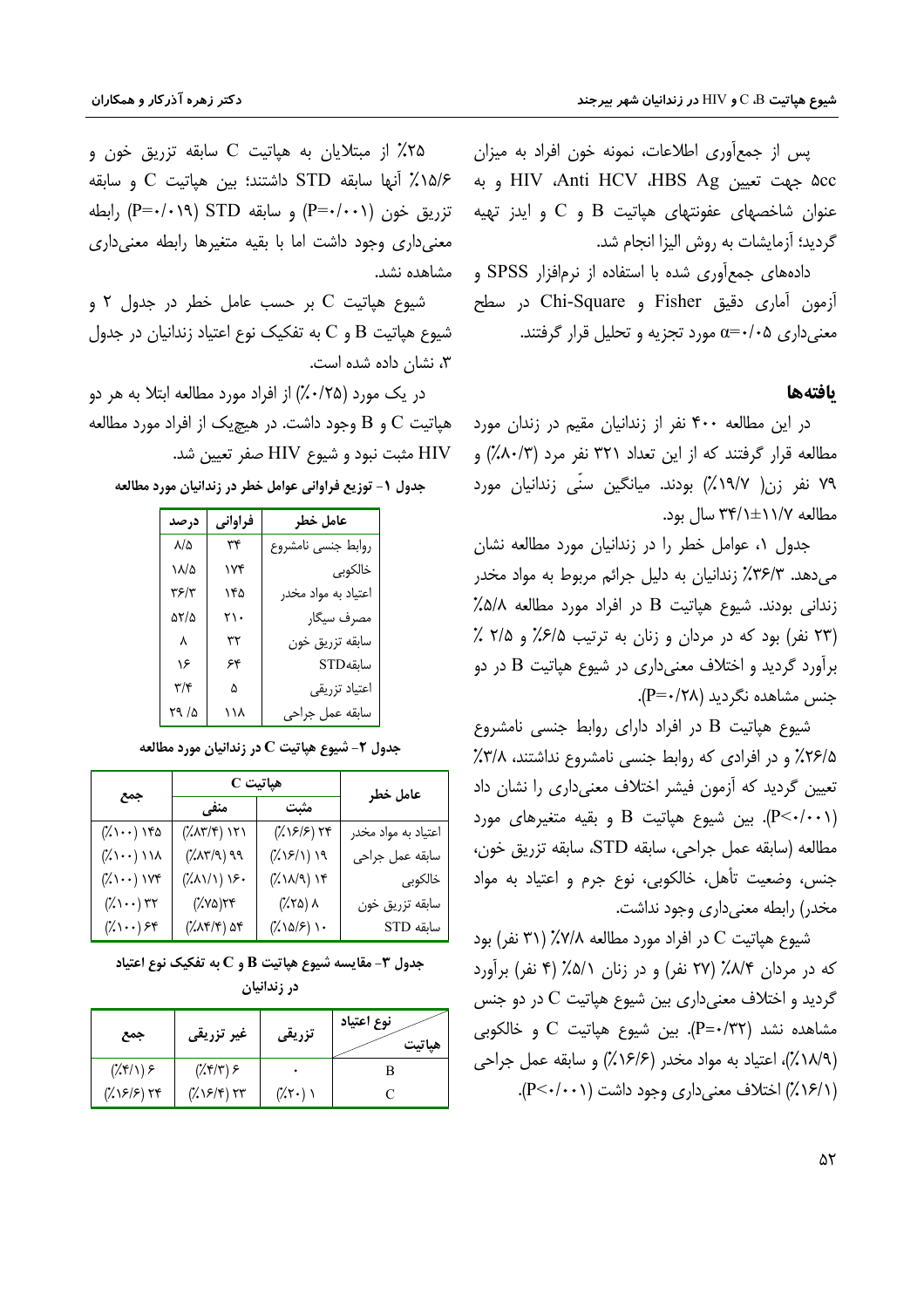ىحث

بر اساس مطالعه انجامشده، فراوانی HBS Ag در زندانیان ۵/۸٪ و هیاتیت V/۸ C٪ و ایدز صفر برآورد شد؛ از آنجا که یکی از راههای مهمّ انتقال هپاتیت B و C انتقال از طریق سرنگ و سوزن آلوده می باشد، دور از انتظار نیست که میزان این عفونتها در این گروه از جامعه بالاتر باشد. این افزایش در مورد هیاتیت C بسیار بارزتر است.

در مطالعات انجام شده در ایران نیز نتایج مشابهی گزارش شده است. در مطالعهای که در سال ۱۳۸۱ بر روی زندانیان معتاد تزریقی در مشهد انجام شد، ۶۰٪ افراد مبتلا به هياتيت C، ٣٪ هياتيت B و ٧٪ مبتلا به HIV بودند (٧).

در مطالعه|ی که در سال ۱۳۷۹ بر روی گروههای پرخطر استان بوشهر انجام شد، آلودگی به HBV و HCV در زندانیان با اعتیاد تزریقی به ترتیب ۱۶/۷٪ و ۵۲/۴٪ گزارش شد (۷).

در این مطالعات به دلیل انجام آزمایش بر روی معتادان تزريقي، شيوع هپاتيت  $\text{C}$  ،  $\text{B}$ و $\text{HIV}$  از مطالعه حاضر بيشتر بوده است.

در مطالعهای دیگر که در سال ۱۳۸۰ بر روی زندانیان استان سیستان و بلوچستان انجام شد، ۸/۴٪ زندانیان HBSAg مثبت و ٩/١٪ مبتلا به هياتيت C بودند (٤).

همچنین در مطالعه ابراهیمزاده و همکاران در سال ۱۳۷۶ بر روی زندانیان بیرجند، ۷٪ زندانیان HBS Ag مثبت بودند  $(\wedge).$ 

در مطالعات انجامشده در کشورهای مختلف دنیا نیز نتایج متفاوتی گزارش شده است. در مطالعهای که در فرانسه انجام شد، از ۸۰۶ زندانی، ۸۰۳٪ Anti-HCV مثبت بودند (۹).

 $\rm C$  در تحقیق دیگری در استرالیا، فراوانی عفونت هیاتیت در زندانیان ۳۹٪ و فراوانی عفونت هیاتیت B ۳۵٪ بود (۱۰).

در مطالعهای که در سال ۲۰۰۴ بر روی زندانیان Bologna ايتاليا انجام شد، ١٢/۵٪ زندانيان به HIV، ١٨٪ به هیاتیت B و ۳۱/۱٪ به هیاتیت C مبتلا بودند (۱۱).

در یک بررسی که در سال ۲۰۰۴ بر روی زندانیان مرد زندان Rhode Island آمريكا انجام شد، فراواني HIV، هپاتیت B و هپاتیت C به ترتیب ۱/۸٪، ۲۰/۲٪ و ۲۳/۱٪. گزارش شد (۱۲).

در مطالعه ای که در زندان برزیل در سال ۲۰۰۰ انجام شد، فراوانی هپاتیت B، هپاتیت C و HIV به ترتیب ۱۷/۵٪،  $(17)$  4),  $(77)$  40 (71).

در تحقیقی که در سال ۲۰۰۰ در زندانیان دانمارکی بر روی ۴۰۳ نفر انجام شد، ۶۴٪ HBV و HCV مثبت بودند و هیچ موردی از HIV در این گروه پیدا نشد. ۴۳٪ زندانیان معتاد تزریقی بودند (۱۴).

در همه مطالعات انجامشده، فراوانی عفونت هیاتیت B، و HIV در زندانیان معتاد تزریقی به مراتب بالاتر از بقیه  $\rm C$ زندانیان است. مطالعه حاضر هم نشان داد که عفونت هپاتیت و C در زندانیان شایع بوده و میزان آلودگی در زندانیان B معتاد تزريقي بسيار بالاست.

تفاوت میزان آلودگی به هپاتیت  $\rm{B}$  و  $\rm{C}$  در مطالعات مختلف به دلیل تفاوت میزان آلودگی در کل جامعه، نوع زندان و زندانیان، نسبت زندانیان معتاد و طرح مطالعه مے باشد.

جرمهایی که افراد زندانی به علت انجام آن در زندان بسر می برند، اغلب همان رفتارهای پرخطری هستند که فرد را در معرض ابتلا به بیماریهای خطرناکی چون ایدز و هیاتیت قرار می دهند (اعتیاد تزریقی، بی بند و باری جنسی، خشونت و …)؛ از سوی دیگر زندانها چهار دیواری بلند و جدا از جامعه به شمار نمی روند. خیلی از زندانیان دوره حبس کوتاه دارند؛ بسیاری از آنان در دوران مرخصی و یا پس از آزادی به جامعه باز می گردند و با جامعه در ارتباط هستند. یک فرد معتاد تزریقی نه تنها خود در معرض آلودگی به بیماریهای خطرناکی چون ایدز و هپاتیت قرار دارد بلکه می تواند به عنوان یک حامل عمل کند و عوامل عفونی خطرناکی را به جامعه انتقال دهد.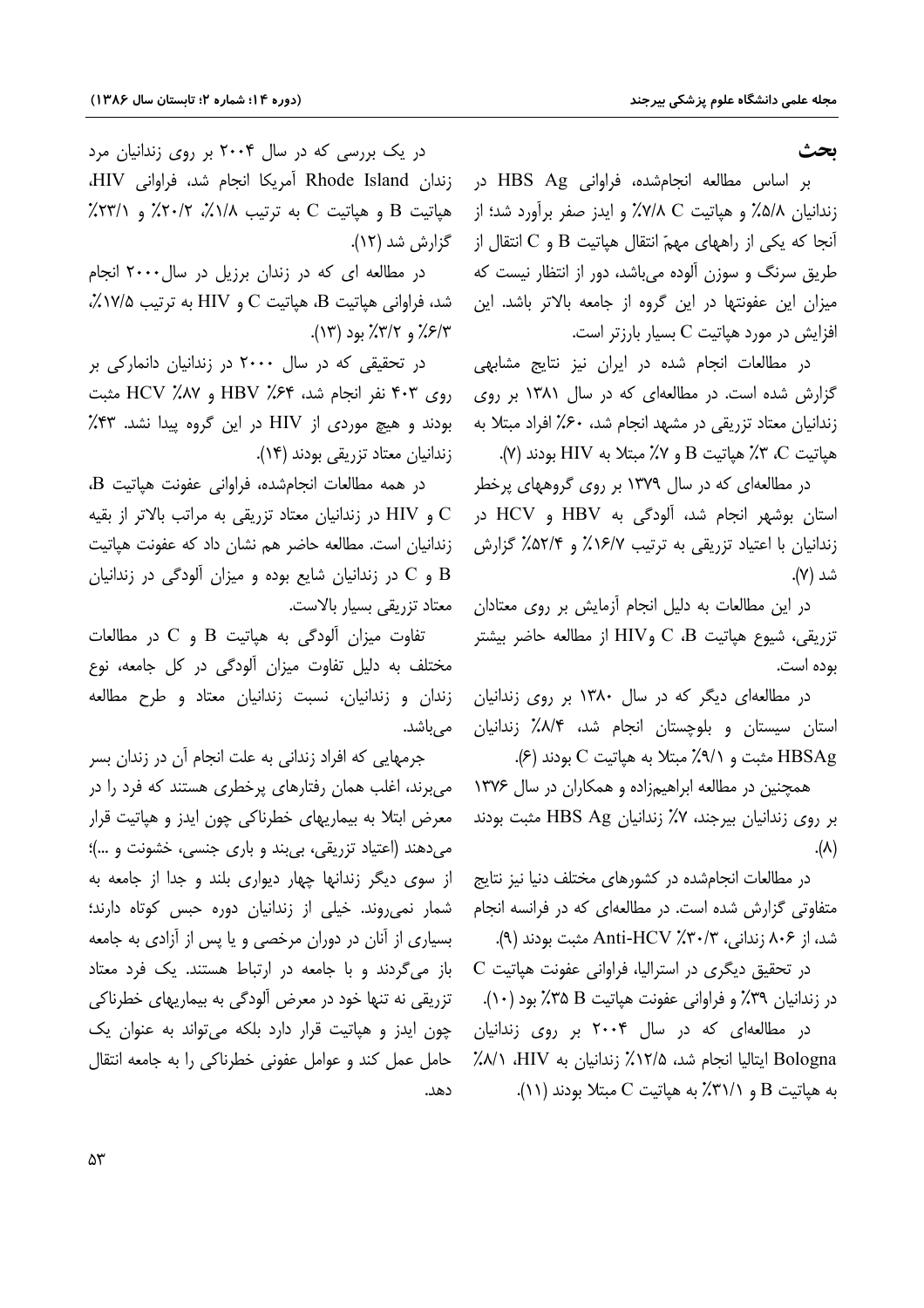بسیاری از افراد، فرصت معاینه و بررسی جامع و دقیق حصحیح رفتارهای کمخطر و بهداشتی، لااقل از آلودگی به پزشکی را برای نخستین بار در زندان به دست میآورند؛ بنابراین پسندیده است که با آموزش صحیح،، از رفتارهای پرخطر آگاه شوند و رفتارهای سالم و صحیح به آنها آموزش گ**نیجه گیری** .<br>داده شود؛ همچنین لازم است با انجام بیماریابی، زندانیان بیمار و معتاد، در بدو ورود به زندان شناسایی شوند؛ زیرا درمان کامل آنها می تواند از خطر جدّی انتشار آلودگی بین زندانیان و نیز انتقال به محیط خارج زندان جلوگیری کند؛ .<br>علاوه بر آن، با پیگیری کارآمد زندانی پس از آزاد شدن از زندان، از روی آوردن مجدّد وی به اعمال رفتارهای پرخطر حلوگیری گردد.

> در آخرین دستورالعمل انجمن طب اعتیاد امریکا، فصل مجزایی به معرفی روشهای کاهش آسیب در معتادان تزریقی اختصاص بافته است.

امروزه کارشناسان معتقدند که انتظار ترک آنی و اصلاح .<br>فوري و کامل يک فرد معتاد که با مشکلات فرهنگي، زندانها و سازمان انتقال خون که در تهيه نمونه و انجام اقتصادی و اجتماعی متعددی گریبانگیر است، چندان انتظار واقع بینانهای به نظر نمی رسد و پیشنهاد می کنند که آموزش

انواع بیماریهای خطرناک و مسری جلوگیری می نماید.

با توجه به شيوع انواع هپاتيت و خطر آلودگي به HIV، به کار بستن راهکارهای عملی جهت کاهش خطر انتقال این عفونتها در زندان، بخصوص انجام واكسيناسيون جهت هپاتیت B و آموزش زندانیان و کارکنان زندان اهمیت فراوانی دار د.

#### تقدیر و تشکر

این تحقیق با حمایت مالی حوزه معاونت آموزشی و یژوهشی دانشگاه علوم پزشکی بیرجند به انجام رسید که بدین وسیله تشکر و قدردانی میشود؛ همچنین از معاونت محترم بهداشتی جهت انجام هماهنگیهای لازم، سازمان آزمایشات همکاری صمیمانهای داشتند، سیاسگزاری می شود.

#### منابع:

1- Benenson AS. Control of communicable disease manual. An official report of the American public health association. 16<sup>nd</sup>ed. St. Louis: Mosby; 1995.

٢– ثمر گ، خوانساري ن، رضوان ح، رفيعي تهراني ش، سالک مقدم ع، ستاري م. ايدز. چاپ اول. تهران: اداره انتشارات و چاپ دانشگاه علوم پزشکي تهران؛  $.171.$ 

۳– آمار کشوری ایدز و عفونت ناشی از HIV تا تاریخ ۸۵/۶/۳۱ اداره کل پیشگیری و مبارزه با بیماریها.

4- Rowhani RA, Rooholamini S, Khoshnood K. Prevalence of HIV infection and other blood-borne infections in incarcerated and non-incarcerated injection drug users (IDUS) in Mashhad, Iran. Internal J Drug Policy. 2004; 15:151-55.

۵– ملکزاده ر، هپاتیتهای ویروسی. در کتاب: اپیدمیولوژی بیماریهای شایع در ایران. مؤلفین: عزیزی ف، حاتمی ح، جانقربانی م، چاپ دوم. تهران: نشر اشتیاق؛  $.171.$ 

۶– صالحی م، صالحی مقدم ا، انصاری مقدم ع. فروانی HBS Ag و عفونت هپاتیت C در زندانیان استان سیستان و بلوچستان. مجله طبیب شرق (دانشگاه علوم یزشکی زاهدان). ۱۳۸۰: ۳ (۴): ۲۰۳–۲۰۶.

۷– خمیسیپور غ، طهماسبی ر. آلودگی ویروسهای HIV و HIV و HIV و سیفلیسی در گروههای پرخطر استان بوشهر در سال ۱۳۷۸. طب جنوب، فصلنامه پژوهشی دانشگاه علوم پزشکی بوشهر، ۱۳۷۹؛ ۳ (۱): ۵۳–۵۹.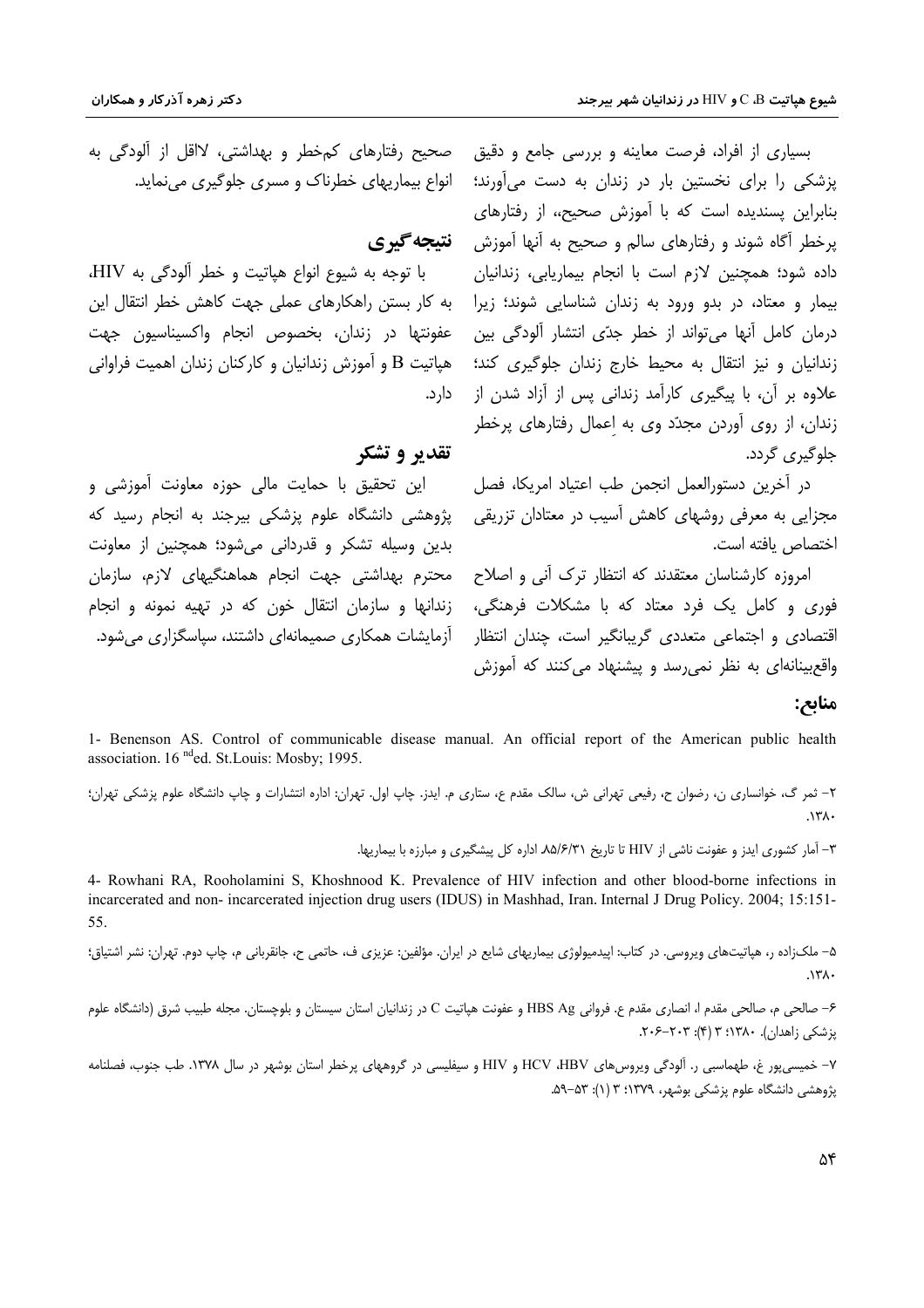٨– ابراهيم زاده آ، فروزانفر غ، اخباري ه. مجله دانشگاه علوم پزشكي بيرجند. ١٣٧۶؛ ١٤ (١٠ و ١١): ۶-٢٢.

9- Hedouin V, Gosset D. Infection with hepatitis C virus in a prison environment. Gastroenterol Clin Biol. 1998; 22: 55-60.

10- Butler T, Spencer J, Cui J, Sero prevalence of markers for hepatitis B, C and G in male and female prisoners. Aust NZJ Public Health. 1999; 23: 377-84.

11- Sabbatani S, Giuliani R, Fulgaro C, Paolillo P, Baldi E, Chiodo F. HIV Ab, HCV Ab and HBS Ag sero prevalence among of the prison of Bologna and the effect of counseling on the compliance of proposed tests. Epidemiol Prev. 2004; 28 (3): 163-68.

12- Macalino GE, Vlahov D, Sanford-Colby S. Prevalence and incidence of HIV, hepatitis B virus, and hepatitis C virus infections among male in Rhode Island prisosn. Am J Public Health. 2004; 94 (7): 1218-23.

13- Catalan-Soares BC, Almeida RT, Carneiro-proietti AB. Prevalence of HIV-1/2, HTIV-I/II, hepatitis B virus (HBV), hepatitis C virus (HCV), Treponema pallidum and Trypanosoma cruzi among prison inmates at Manhuasu, Minas Gerais State. Brazil. Rev Soc Bras Med Trop. - 2000; 33 (1): 27-30.

14- Christensen PB, Koarup HB, Niesters HG, Norder H, Georgsen J. Prevalence and incidence of blood borne viral infections among Danish prisoners. Eur J Epidemiol. 2000; 16 (11): 1043-49.